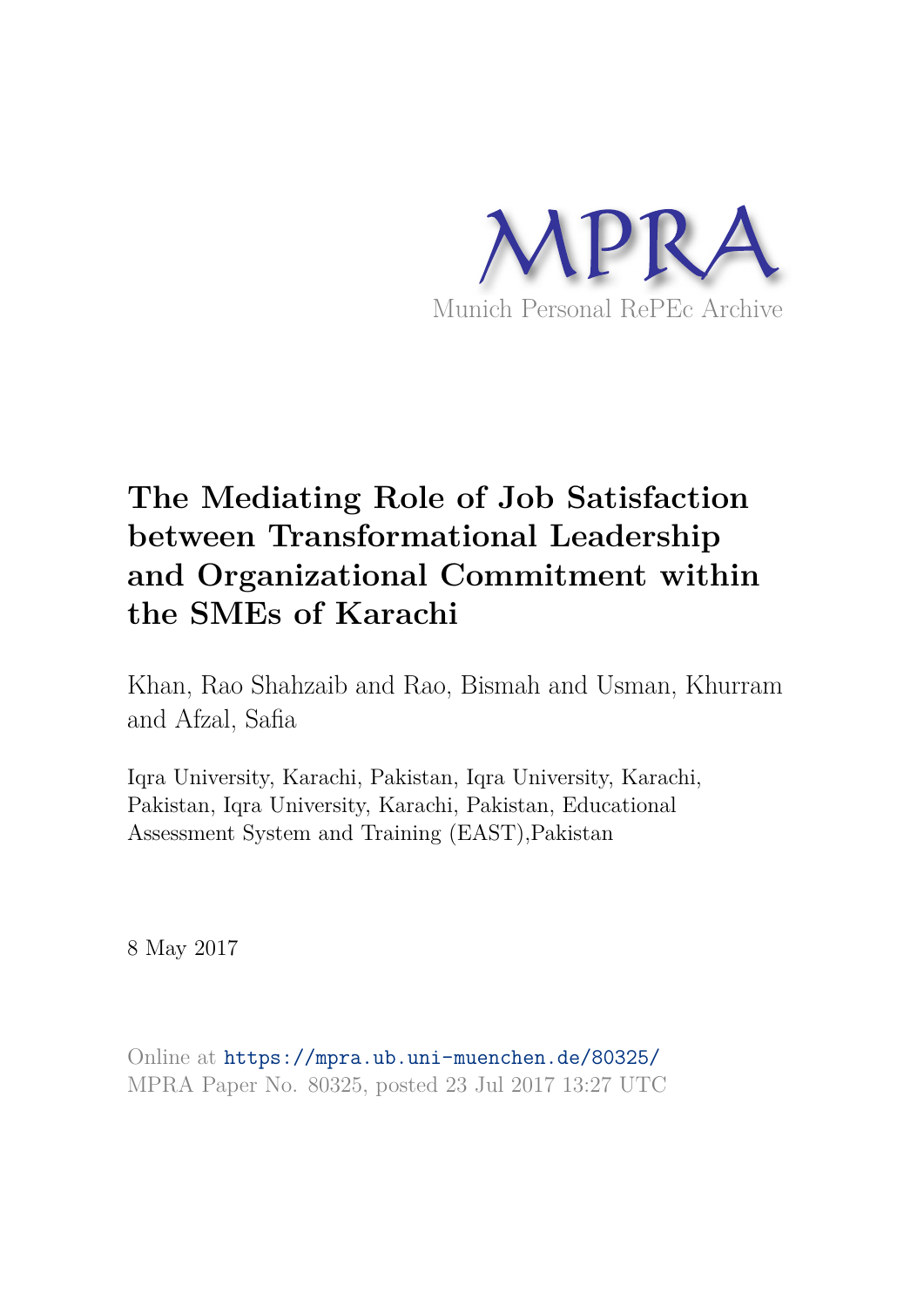# **The Mediating Role of Job Satisfaction between Transformational Leadership and Organizational Commitment within the SMEs of Karachi**

# **Rao Shahzaib Khan**

Iqra University, BBA, Karachi, Pakistan rao.skk@outlook.com

**Bismah Rao** Iqra University, BBA, Karachi, Pakistan bismah.rao1@gmail.com

# **Khurram Usman**

Iqra University, BBA, Karachi, Pakistan khurri\_usman@hotmail.com

# **Safia Afzal**

Educational Assessment System and Training (EAST), Pakistan safiarayed@hotmail.com

Published in International Journal of Applied Business and Management Studies (IJABMS) Vol 2, Issue 1.

# **Abstract**

The mediating role of job satisfaction between transformational leadership style and the organizational commitment within the SMEs in Karachi is the aim of this study. The correlation between variables is explored through quantitative methods. Total 190 respondents participated from 49 SMEs in Karachi. The results showed that job satisfaction has significant mediating role between variables of interest. This study confirmed that there is a positive strong correlation between transformational leadership and organizational commitment. Employees having high job satisfaction showed higher organizational commitment. Females scored more in comparison to males in terms of overall organizational commitment. However, males have high affective and normative while females have high continuance commitment. **Key words:** Organizational commitment, transformational leadership, job satisfaction, SMEs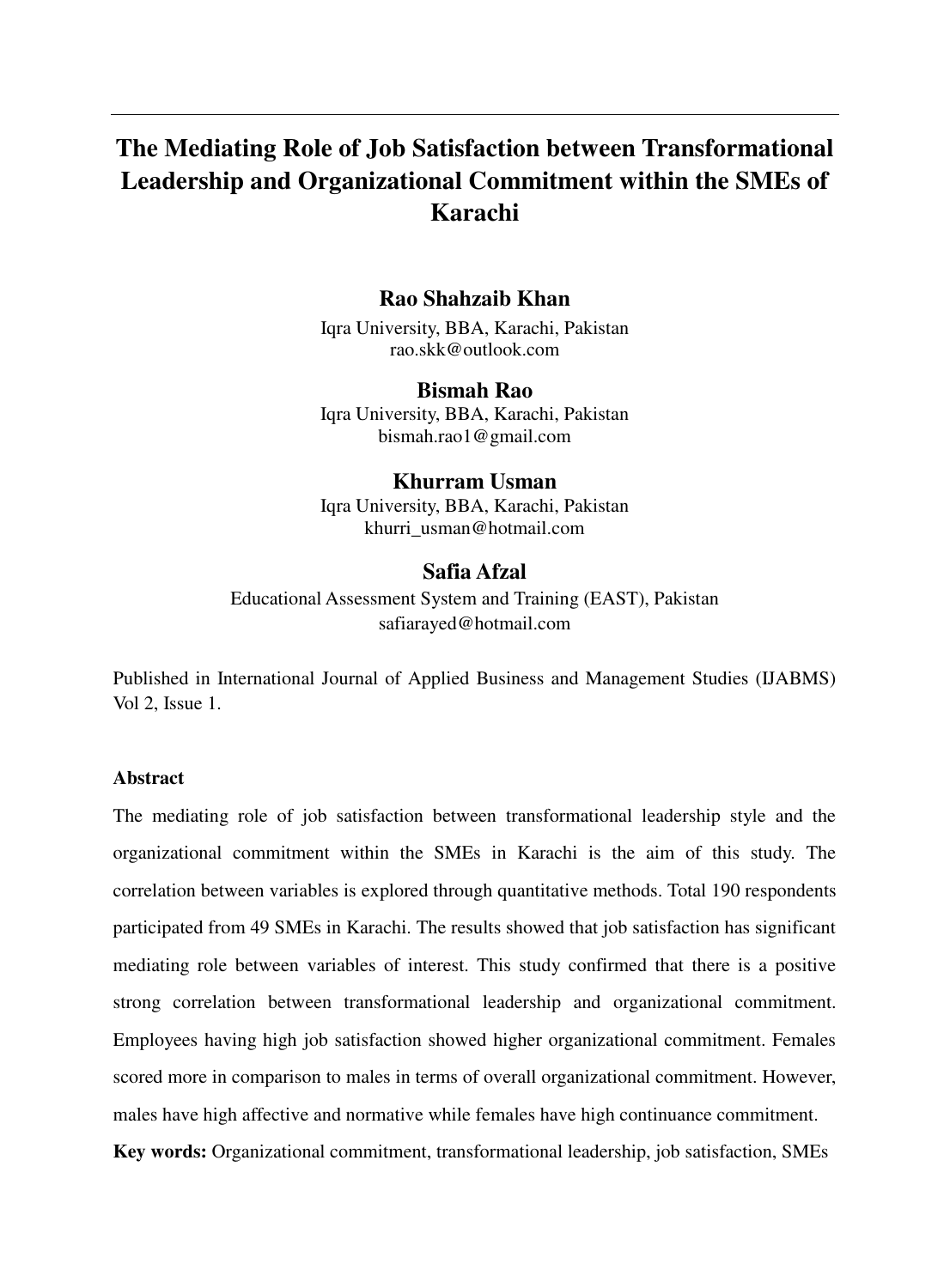# **1. Introduction**

In this modern era of globalization where there is competition all around a well-managed employee participation and performance leads to effective and efficient organizational performance is the center of focus is human resource (Shah, 2009; Haque and Yamoah, 2014). There are various researchers who explained about the link between employee commitment and organizational performance however, some argued about the leadership aspect, its roles, style, and the impact that it creates to employee commitment in the organization. Moreover, Quality leadership plays an important part in overall success of an organization it connects people and allows them to enhance their skills in their particular fields (Tsai, 2011). Another important aspect is the leadership style which has been explained by various researchers that is having a contemporary style rather than the autocratic style which was being followed in the past as employees are more effective with this transformational leadership style specially the female workers in the eastern world as it was mentioned by (Haque, et al., 2015). This style of leadership focuses on the organizations strengths, works for the betterment of the workers by setting goals, and helps them achieve those goals keeping in consideration their necessities and their competencies and skill levels. Conversely, leaders have adopted transformational leadership style aiming to increase job satisfaction (JS) of the workers. Thus, they have increased individual consideration and enhanced their communication by giving some power to the workers with more innovation that supports their ultimate vision however research says that some small and medium sized business managers in Karachi are going with the old school of thought of following the traditional bureaucratic style of leadership. There is also an interesting aspect that is being discussed by researchers, which is how female workers differ from male workers in SME's when it comes to organizational commitment.

*The aim of study is to investigate the mediating role of job satisfaction between transformational leadership and organisational commitment of employees in SMEs of Karachi, Pakistan.* 

# **2. Literature Review**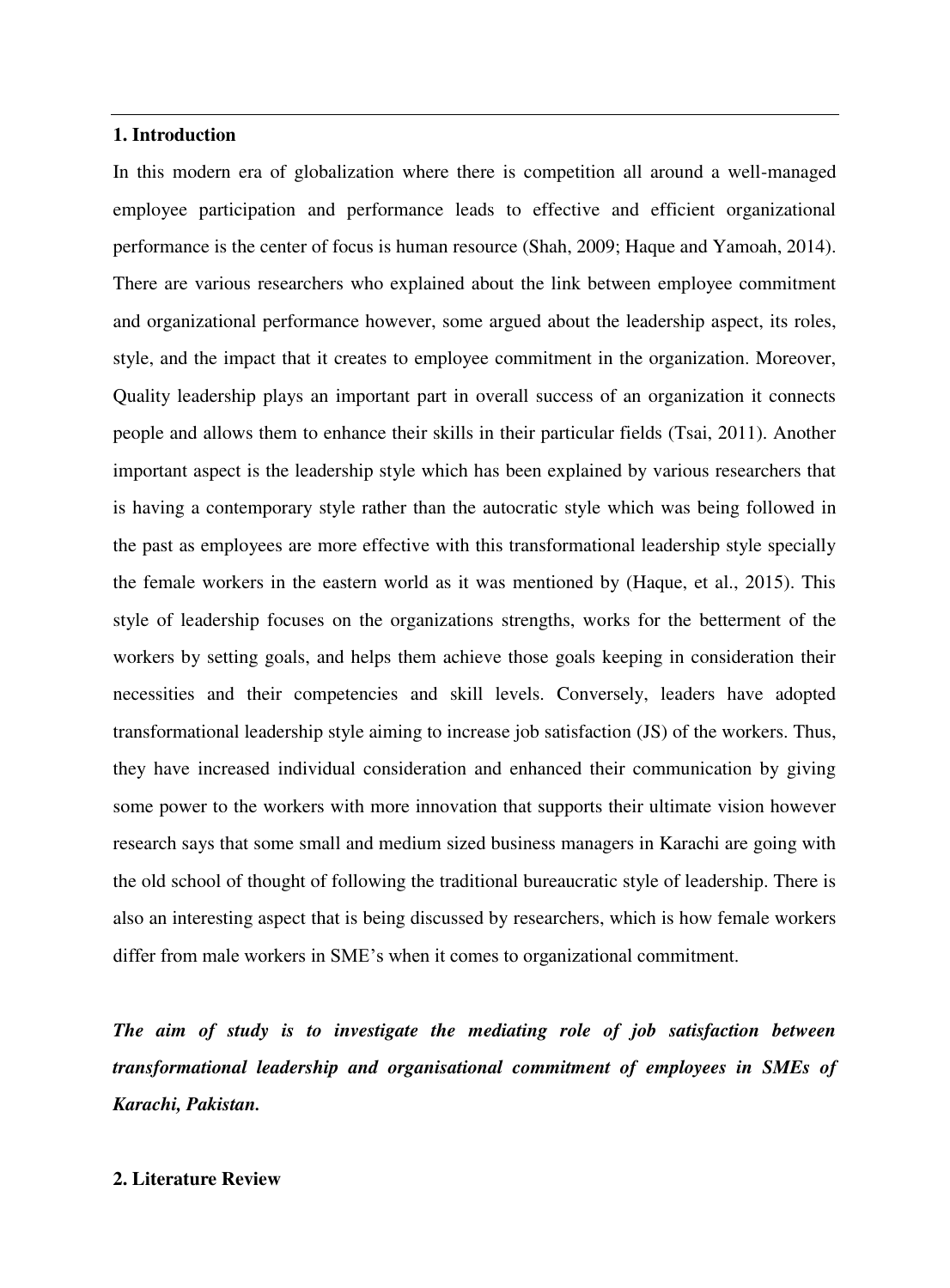# *SMEs of Pakistan*

As a remedy for many economics issues confronting the LDCs, the experts extensively consider SMES now a day.Particularly; small informal integrated pulsating sectors are expected to unravel issues like unemployment, low growth and poverty. Promotional policies with irregular results have been designed for these sectors by SAARC. The planners with faith in SMEs have realized the importance of flexible production methods to commence manufacturing anywhere, any level by inter-firm linkages. Individual SAARC regions experiences and indicates general economic environment born of practical industrial policy as a catalyst of SMEs growth globally. Extensively, Pakistan's industrialization strategy foundation had been significant manufacturing which recorded 8.78% growth rate during 1950-2013 with constant support by set of macroeconomics policy measure (SMEDA, 2015). Insignificant sector also registered remarkable increase of 5.06% during 1950-2013 without direct assistance by policy support. It operated under the umbrella of significant manufacturing sector (SMEDA, 2015). A unique feature of Pakistan's manufacturing sector is diversified product textile  $(24.02)$ , Chemicals  $(15.17\%)$ , food  $(13.77\%)$ , and others. It is mandatory to notice that small, large and medium except automobiles, steel, fertilizer, heavy engineering, etc comprises the sector (SMEDA, 2015).

According to the statistics showed by the government, when the estimated amount of outcome was increased to 67,541 million from 19,683 million during 1987–1997, sector of Pakistan's SME also recorded an improving growth of 14.7% and on the other hand, during this period, growth of 5.8% was recorded by several industries of Household manufacturers as well. The following data represents the theory that manufacturing units employing less than 100 workers are linked to SMEs (SMEDA, 2015). Furthermore, SMEs contributed in improving economy, employment and reducing poverty of Pakistan and it is shown in the figures that around 90% of every private sector manufacturing units employ not more than 99 workers and 78% of non-agricultural labour force gets employed by SMEs. Their contribution to our GDP is 32%, more than 140 billion Rupees to exports and maximize the profit by 25% of exported manufacture (GoP, 2015).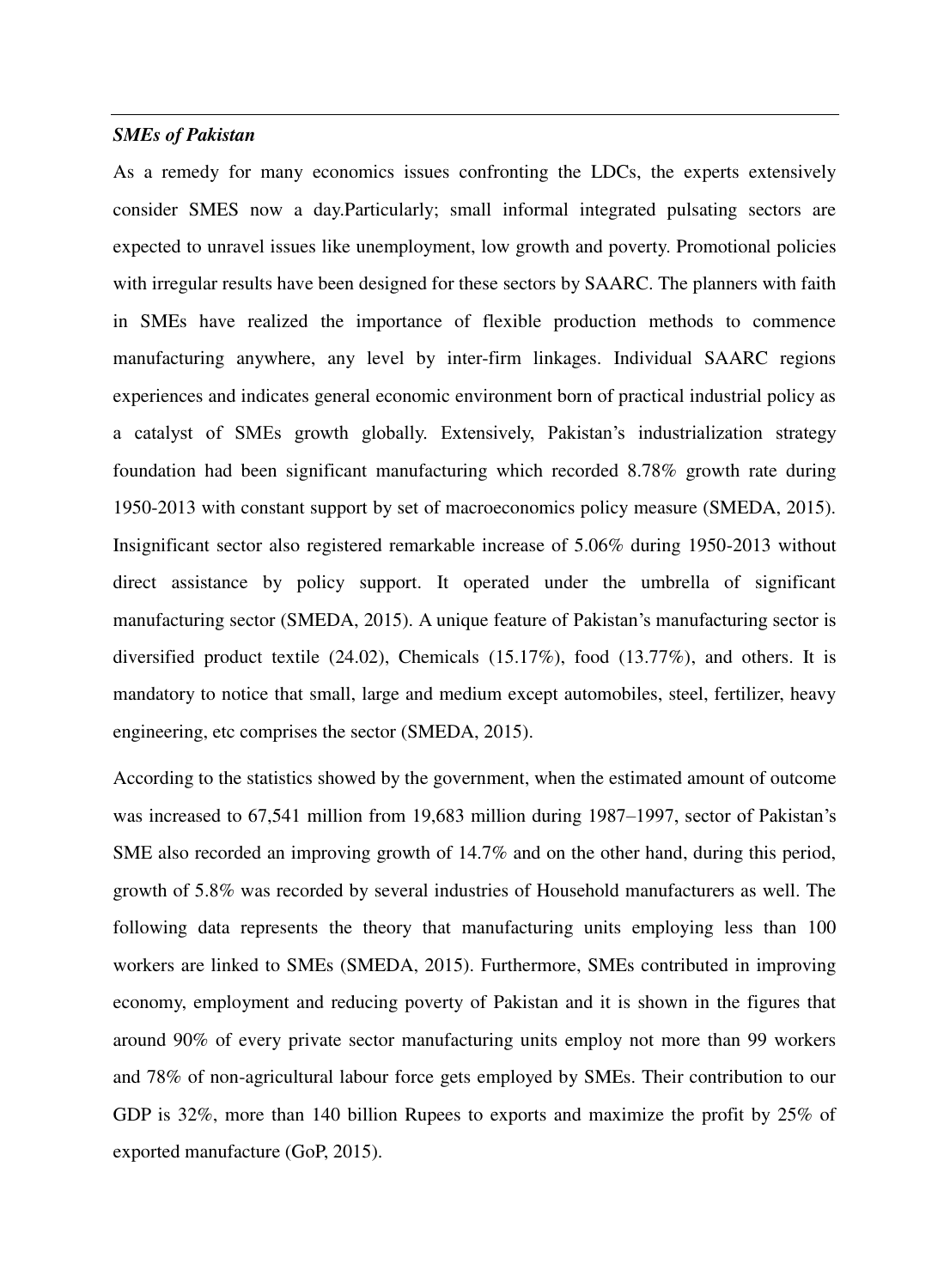### *2.1 Leadership*

According to the Malcolm Baldrige National Award, who described leadership in its major values, senior leaders of the organizations should be setting the directions and diverting focus of customers, and making high expectations and values more clear and visible (Gray, Field, & Brown, 2010). These directions, expectations and values must be meeting the needs of company's stakeholders. To build knowledge and capabilities, have an innovative perception and to get excellence, your leader must make certain the formation of systems, methods, and strategies so these strategies and values could also be helpful for a leader in directing and instructing for all activities and decisions of the firm (ibid). Senior leader should be the one who has a personality to inspire and motivate the employees to do their part and become an encouragement for the whole workforce to learn, develop, to do their work in more innovating and creative way (Gray et al., 2010). "*Leadership plays a key role in determining the success and failure of a firm"* (Lok & Crawford, 2004). On the other hand, de Jong & Hartog (2010) argued "l*eadership is a process to persuade people in order to get desired results*".

#### *2.2 Transformational leadership*

According to Burns (1978), who was the first person who brought up the concept of transformational leadership, transformational leadership takes place when leaders motivate their followers to increase the level of their moral beliefs and values, perceptions, & coalition to meet the objectives of the organization. Bass & Avolio (2006) came up with a further development by dividing the leadership into four components:

- 1. Individualized Consideration
- 2. Inspirational Motivation
- 3. Charismatic Role of Modeling
- 4. Intellectual Stimulation.

"*The transformational style of leadership has characteristics of charisma, individual consideration, intellectual stimulation, and inspirational motivation whereas transactional leadership is characterized by contingent reward and management-by-exception"* (Schepers et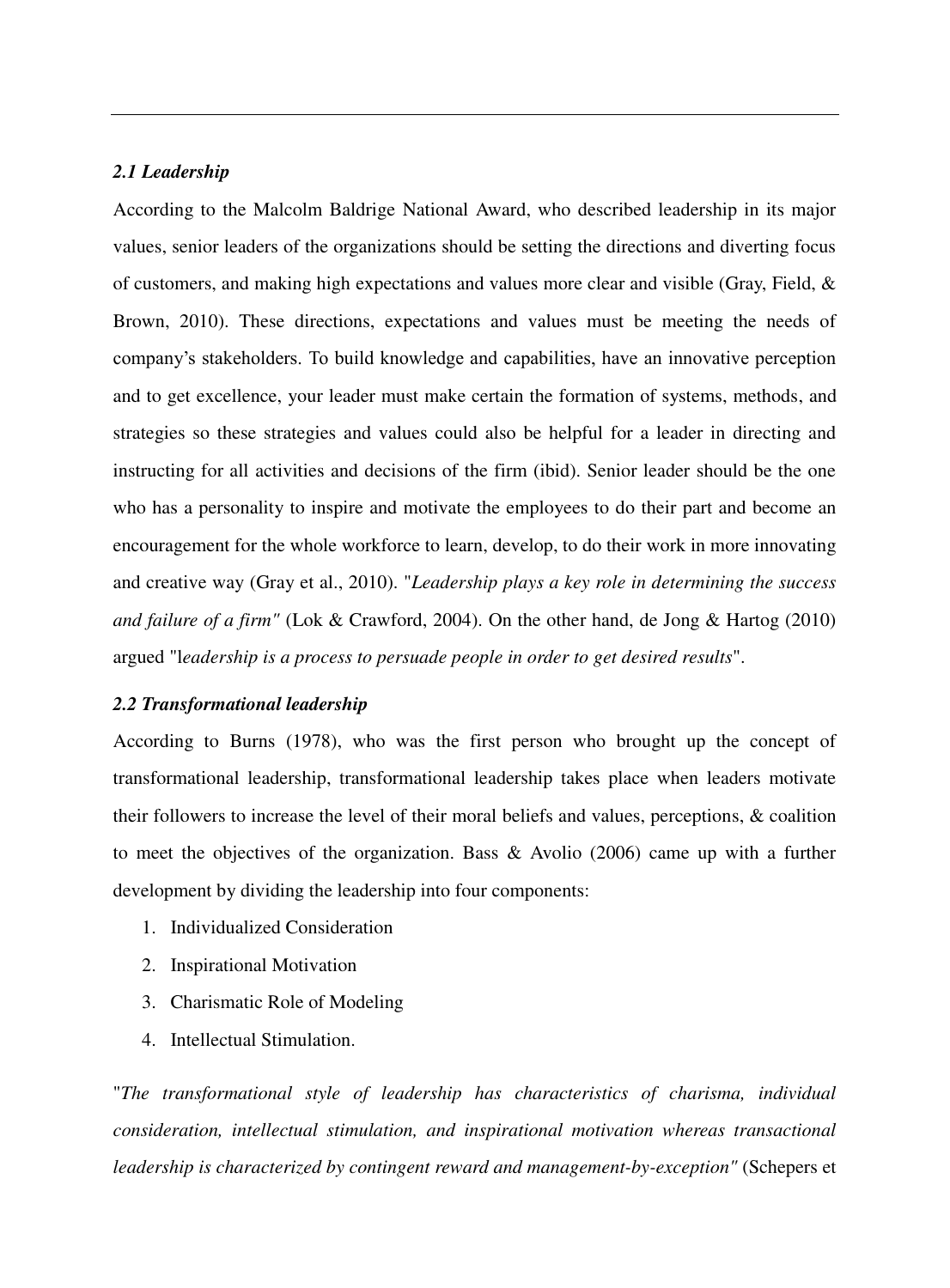al., 2005). Interestingly, "*Job stress and burnout leads to job dissatisfaction which will result in lower workers' performance and a decrease in their efficiency and performance. Organizations, by applying transformational leadership can reduce job stress and burn out* (Gill et al., 2010)". Further investigation by Zopiatis & Constanti (2010) revealed that the relationship between different styles of leadership of hospitality managers in Cyprus that employees have emotional instability. The study showed that transformational leadership contributes as a revealing factor for own achievements and having unhelpful relationship with emotional exhaustion and frustration. Employees' productivity can be increased with the help of transactional leadership style but it has irrelevant relations with depersonalization and emotional exhaustion. By wrapping up the discussion, we can say that those leaders who follow transformational leadership style are proved more effective, optimistic and much advantageous rather than those who follow bureaucratic leadership, which can be easily seen in SMEs.

#### *2.3 Job Satisfaction*

Job satisfaction (JS) shows the emotional stability of individuals towards their jobs, or place where they work, so it has become a subject which attracts the researchers as well rather business unit employees (Lu et al, 2012). Another definition of job satisfaction given by Luthans et al., (2007), "*a pleasurable or positive emotional state resulting from the appraisal of one's job or job experience.*" Job satisfaction is seen as a common behaviour of employees by Faizan & Zehra (2016), concerning about how they work and where they work and there are other factors as well that may affect job satisfaction in different ways. As many researchers have defined that job satisfaction can be affected by different other parameters, so overall job satisfaction will be our core focus in this study. The higher the level of job satisfaction, the more efficiently an employee performs. This relationship between organizational performance and worker's job satisfaction was formed in 2010 (Arnett), by explaining it more specifically that customer satisfaction will take place when the employees are satisfied so they would be able to perform their duties in a more better way. They further dragged their study by relating supervisor's leadership style with employee's job satisfaction,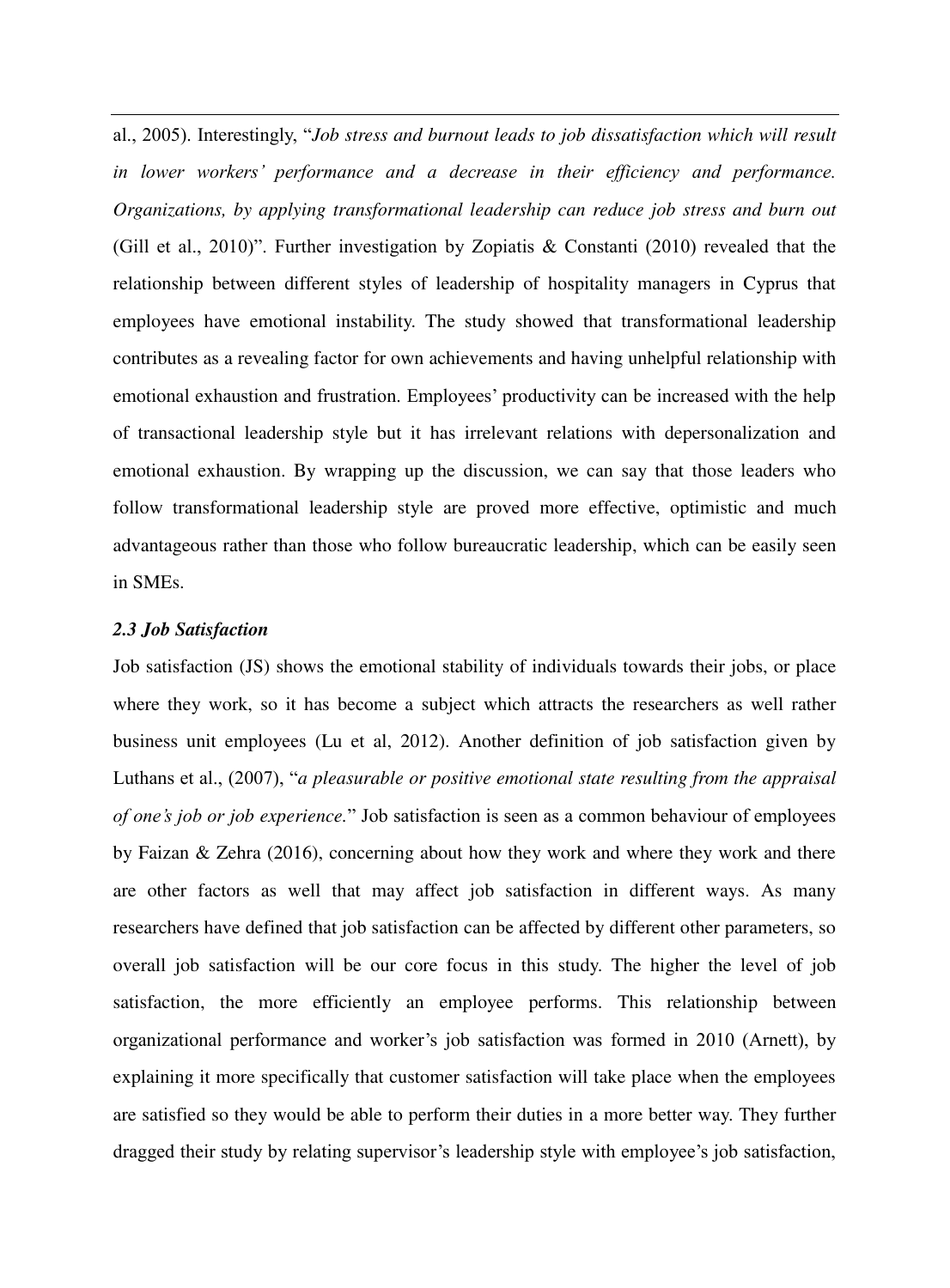that if the employees get the right to contribute in making decisions with seniors, it will regulate their confidence and sincerity towards their job and this will increase employees' job satisfaction in result, which may be favourable for the organization performance.

# *2.4 Organizational commitment (OC)*

"*It is an attitude reflecting employees' loyalty to their organization and is an ongoing process through which organizational participants express their concern for the organization and its continued success and well-being*" (Luthans et al., 2007). According to Mowday et al., (1979), organizational commitment (OC) is defined as one of the employees' emotions, which make them understanding the values, norms, and goals of their organization and to become an affective part of their workplace. Interestingly, organizational commitment is a psychological bond between worker, work, and workplace (Haque & Yamoah, 2014; Haque & Aston, 2016; Haque et al., 2016).

# *2.4.1 Types of Organisational Commitment*

According to Haque and Yamoah (2014), the components of organizational commitment are employees' recognition, attachment and real involvement (Faizan & Zehra, 2016; Haque et al., 2016). It is observed in many experimental studies that affective commitment shows the actual involvement an employee carries, normative commitment shows how an employee is recognized and employees' attachment is continuance commitment, as these components were related with organizational commitment (Mowday et al., 1979).

#### *2.4.2 Job satisfaction and organizational commitment*

According to an investigation of Wu & Norman (2006), job satisfaction has positive relationship with organizational commitment but the nature is not clear. Moreover, Fang (2001) argued that employees' job satisfaction significantly related with organizational commitment but negatively affected by job stress (Haque & Aston, 2016). Gunlu et al., (2010) related employee's job satisfaction with its characteristics and organizational commitment by identifying its impact over it. The output shows that employee's intrinsic and extrinsic job satisfaction is strongly and closely related with normative commitment. There is strong relationship between subordinate's age, level of pay, education, and extrinsic job satisfaction.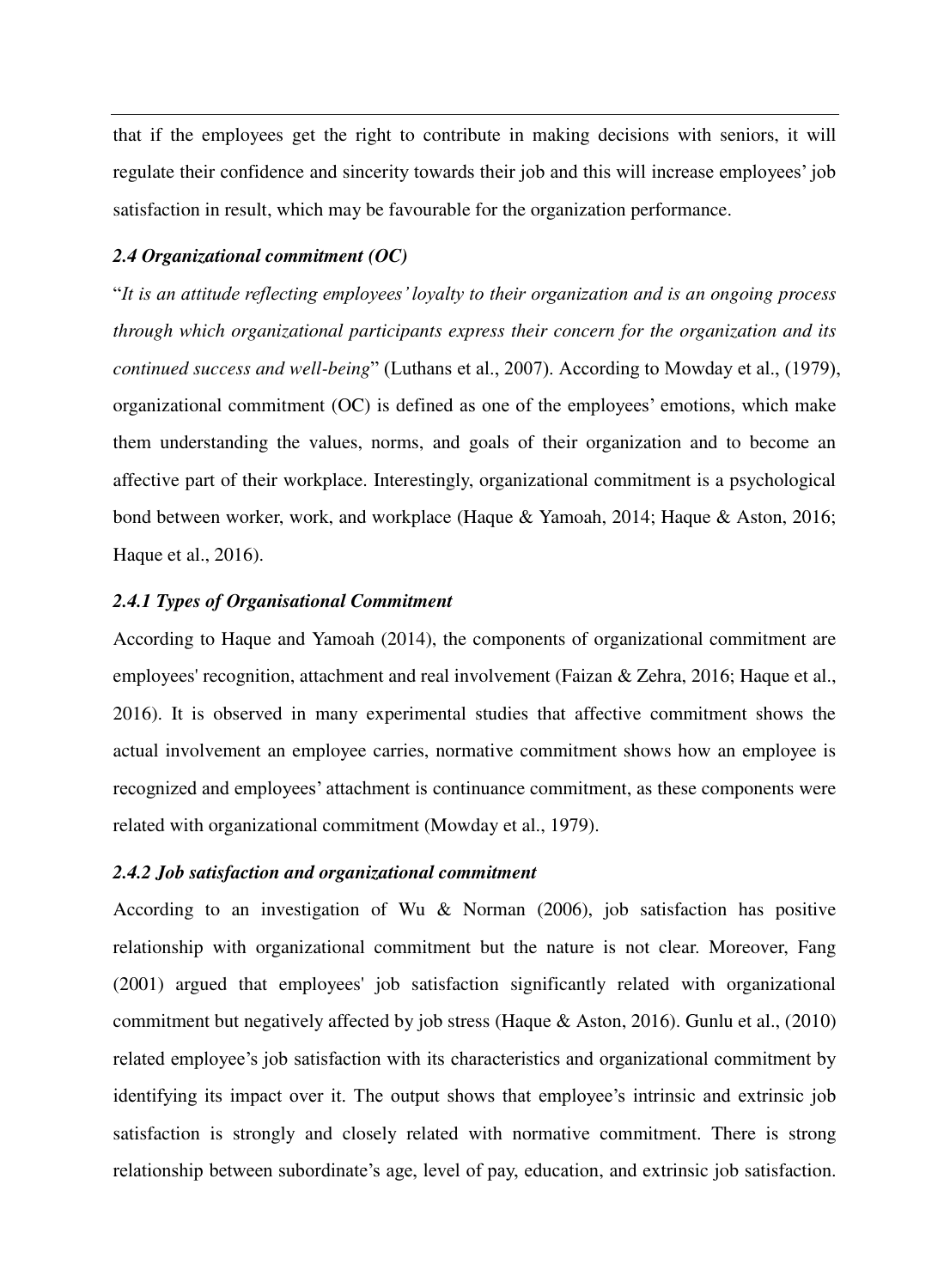According to Popoola (2009), employee's job satisfaction, level of control and socio-economic factors (e.g., age, gender, qualifications, marital status, salary, duration of work etc.) has positive impact on organizational commitment, and it is determined by these factors as well. The quality of work is also affected by job satisfaction and it increases when employees improve job commitment, strong impact on productivity and small rate of absenteeism is seen.

# *2.5 Hypothesis*

H1: Transformational leadership has significant positive relationship with organizational commitment.

#### **3. Research Methodology**

The study specifically shows the IT services and consumer goods, carried out on the SMEs in Karachi. The study specifically shows the IT services and consumer goods, carried out on the SMEs In Karachi. According to the list of Karachi Stock Exchange - KSE (2016), there are 560 SMEs registered. The list of these SMEs is available at the desk of KSE at I.I Chundrigarh road from where it has been attained. Presently, there are 121 registered Information Technology Service providers, 76 consumer good service suppliers, and 58 Loan service providing institutions functioning in Karachi (KSE, 2016). Employees of SMEs, dealing in services especially, in Karachi are the target population of this study. For the sampling frame, all registered SMEs was taken as sample. Non-probability convenience sampling technique was used from the sampling frame information technology, loan, and household goods services. Target population for this study was SMEs operating in Karachi specifically dealing in services. This study has 190 respondents for sample size where Kinra (2006) showed that most of the researchers use a model range of 150 to 300. Researchers used semi-structured questionnaire chosen for collecting data from the organizations. The use of email took place when the number of questionnaires was needed to be circulated to ensure genuineness and increase the rate of response.

Multifactor leadership questionnaire developed by Bruce & Avolio (2009) was used to measure the respondents' perception about the transformational leadership. The MLQ 5-point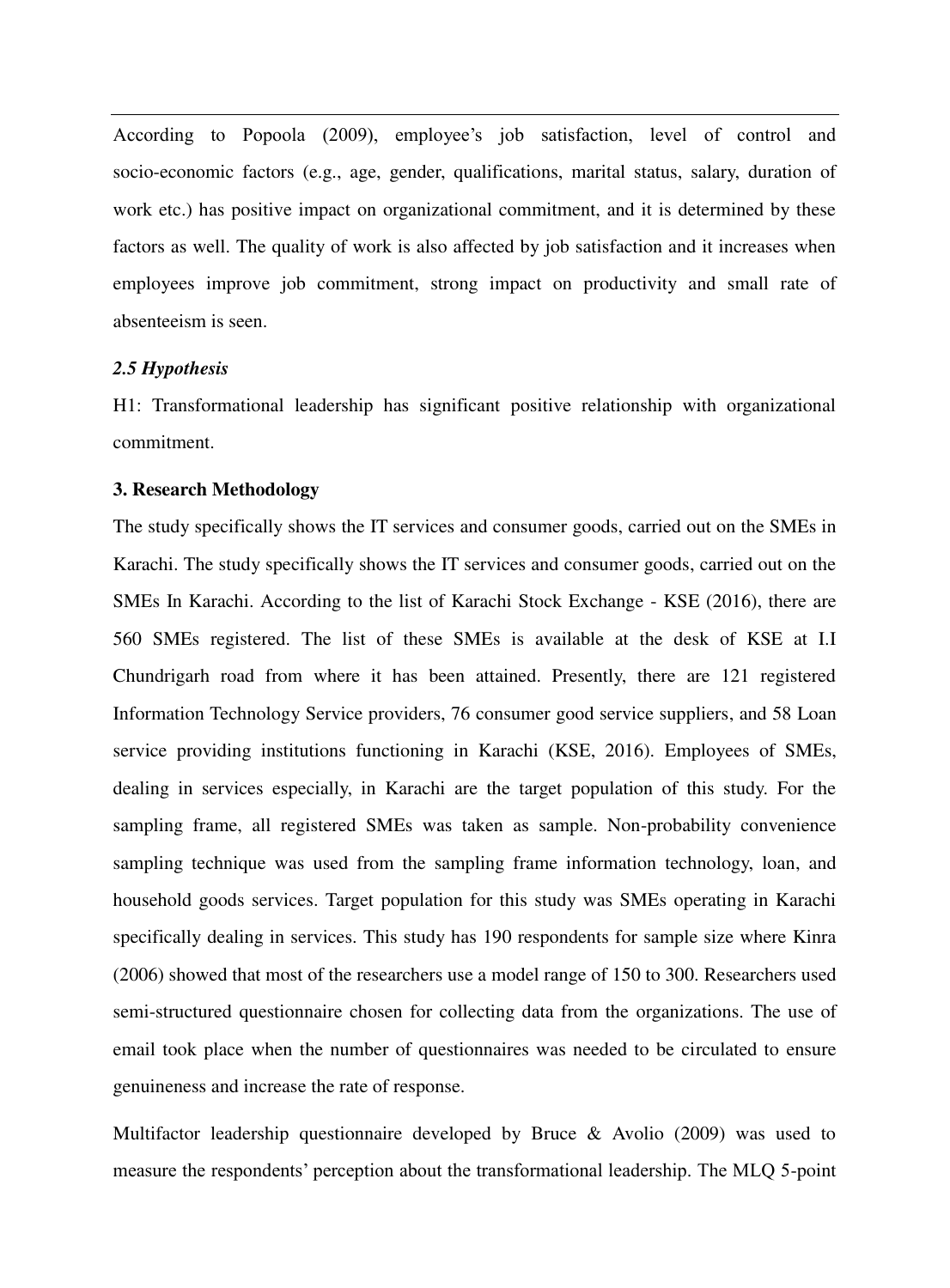Likert scale was used, where (1) Not at all (2) Once in a while (3) Sometimes (4) Fairly Often and (5) Frequently, then researcher used (1) Strongly Disagree (2) Disagree (3) Neutral (4) Agree and (5) Strongly Agree and in later portion of questionnaire 1=completely unsatisfied and 5=completely satisfied, to determine the overall job satisfaction of employees, as suggested by Cook (2009). Lastly, Haque & Aston (2016) questionnaire was partially used for measuring organizational commitment. Cron bachs' alpha value (=.75) confirmed that instrument is valid and reliable.

# *3.1 Data Collection and Analysis tool*

The data for research work was collected from targeted organizations individual male and female employees by means of Primary resources using Self-administered questionnaires from September 2016 until December 2016. In total 700 questionnaires were circulated for SMEs employees in Karachi. Recorded response was 27.1%, (190 out of 1200) sent filled forms. Data was analysed by SPSS 23.0. Research related variables were coded and entered on the most widely used statistical software package i.e. SPSS 23.0. It is user friendly and cost effective for quantitative research in social sciences (Prabhakar, 2008). Employees' response about transformational leadership, job satisfaction, and organizational commitment were scored.

# *3.2 Descriptive Statistic*

In this study, 255 registered companies dealing in household consumer goods, I.T service providers, and Loan service providers operating in Karachi were approached by researchers. However, 31 I.T service providing SMEs, 11 household goods providers SMEs, and 7 Loan providers gave consent to circulate survey questionnaire. The questionnaire consisted of 16 items, divided into three categories; organisational commitment, job satisfaction and transformational leadership respectively. Majority of the respondents were males (58%), having Bachelor's Degrees (47%), lies between 30-to-45 age bracket (35%) years and on average having the experience of 3-to-5 years (68%).

|  |  |  | <b>4. Results and Discussions</b> |
|--|--|--|-----------------------------------|
|--|--|--|-----------------------------------|

| <b>Pearson Correlation Analysis and Descriptive Statistics</b> |      |                 |  |         |  |  |
|----------------------------------------------------------------|------|-----------------|--|---------|--|--|
| Variables                                                      | Mean | <b>Standard</b> |  | Pearson |  |  |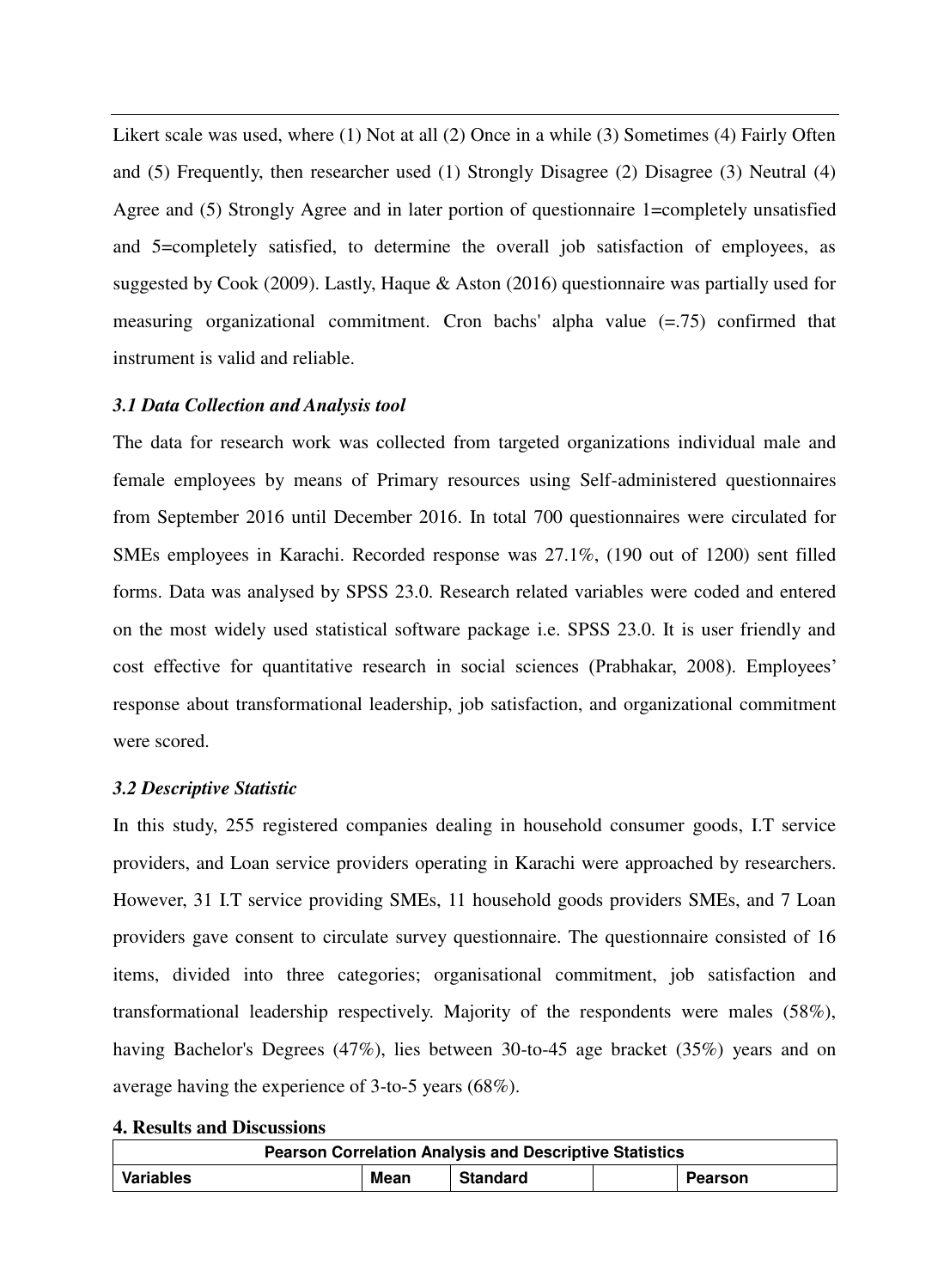|                                    | <b>Deviation</b> |      | <b>Correlation</b> |                   |   |
|------------------------------------|------------------|------|--------------------|-------------------|---|
|                                    |                  |      |                    | $\mathbf 2$       | 3 |
| <b>Transformational Leadership</b> | 4.89             | 1.43 | (1)                |                   |   |
| <b>Organizational Commitment</b>   | 4.21             | 1.29 | $0.66**$           | $\left( 1\right)$ |   |
| <b>Job Satisfaction</b>            | 5.19             | 0.92 | $0.43**$           | $0.49**$          |   |

| <b>Results of Stepwise Regression Analysis</b> |                                                |           |           |  |  |
|------------------------------------------------|------------------------------------------------|-----------|-----------|--|--|
| Variables                                      | Dependent Variables (Organizational Commitment |           |           |  |  |
|                                                | AC                                             | NC.       | CC        |  |  |
| <b>Control Variables</b>                       |                                                |           |           |  |  |
| Gender                                         | 0.15                                           | 0.13      | 0.11      |  |  |
| Age                                            | 0.38                                           | .29       | .25       |  |  |
| Education                                      | $-.03$                                         | $-.07$    | $-0.03$   |  |  |
| Independent variable                           |                                                |           |           |  |  |
| <b>Transformational Leadership</b>             |                                                | $0.53***$ | $0.43***$ |  |  |
| <b>Mediating Variable</b>                      |                                                |           |           |  |  |
| <b>Job Satisfaction</b>                        |                                                |           | $0.20*$   |  |  |
| $R^2$                                          | .12                                            | .35       | .38       |  |  |
| Adjust R Square                                | .066                                           | .315      | .341      |  |  |
| R Square Chance                                | .114                                           | .243      | .031      |  |  |
| F                                              | 2.643                                          | 8.639***  | 8.535***  |  |  |
| $FA$ R square                                  | 2.643                                          | 41.209*** | 5.406***  |  |  |
| Note: *p<0.02, * *p<0.01, * * *p<0.001         |                                                |           |           |  |  |

The above table shows the mediating effect of job satisfaction in Step 3 of the process and reveals that the relationship between job satisfaction and transformational leadership practices significantly correlated with the organizational commitment  $(\beta = 20, \beta < 0.05)$ , therefore, we do not reject H1. Additionally, relationship explains that connection between JS and OC into the analysis in Step 2, transformational leadership practices was found to be significantly correlated with the organizational commitment  $(6=.53, p<0.001)$ . In terms of explanatory power, the inclusion of empowerment in Step 2 has explained 35 percent of the variance in dependent variable. As shown in Step 3 (after the establishing the connection between JS and OC into the analysis), the previous significant relationship between transformational leadership practices and organizational commitment did not change to non-significant (Step 3:  $B=.43$ ,  $p<0.001$ , but the strength of such relationships were decreased. In terms of explanatory power, the job satisfaction in Step 3 had explained 39 percent of the variance in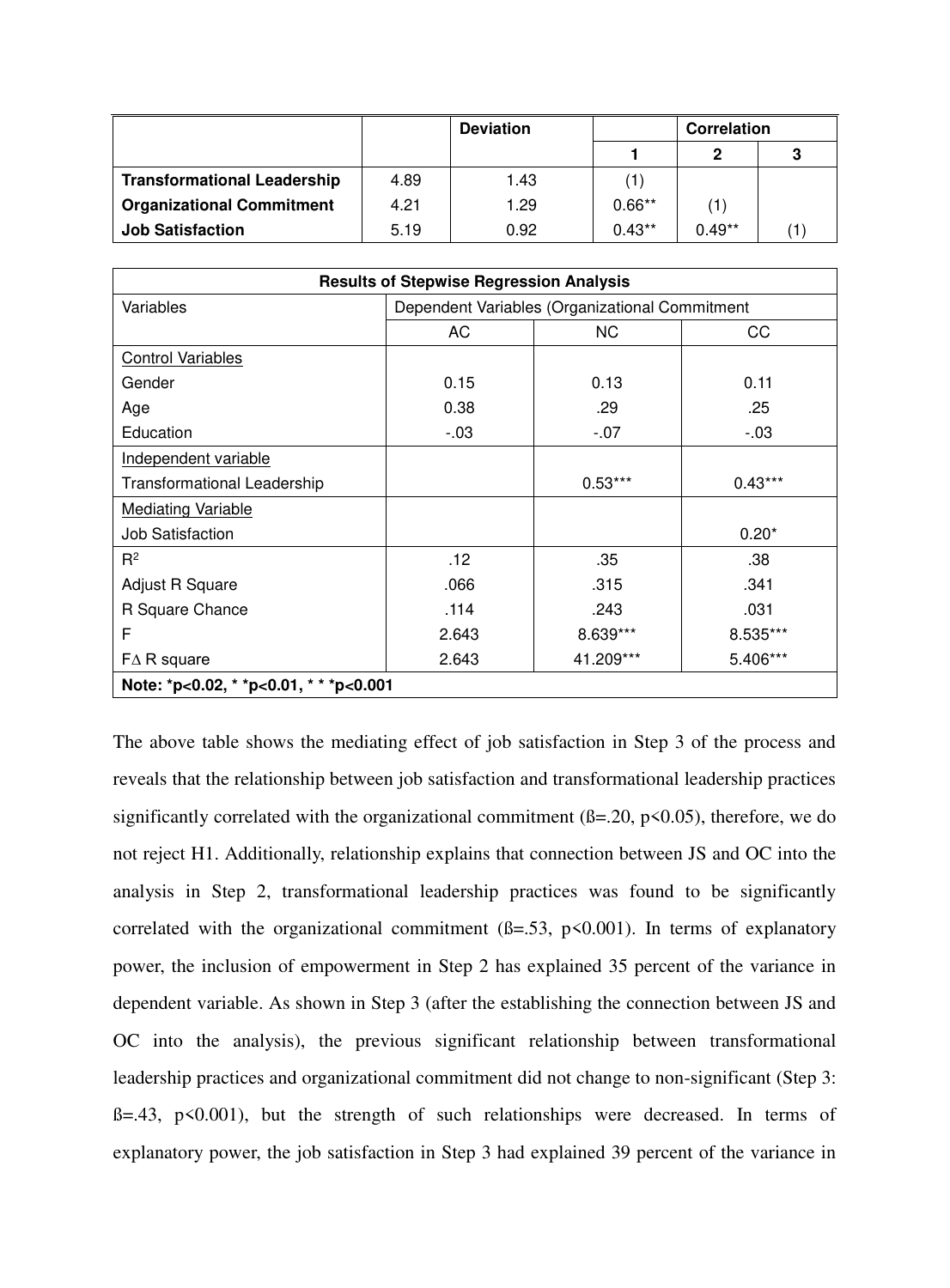dependent variable. This result confirms that the job satisfaction into the analysis has increased the strength of relationship between transformational leadership and the organizational commitment, which sends a signal that job satisfaction, does act as a full mediating variable in the organization.

Hence, this study confirms that job satisfaction has a mediating effect in creating positive significant relationship between transformational leadership and the organizational commitment in the SMEs of Karachi. The additional analysis confirmed that females have higher continuance commitment therefore, this study confirms the findings of Haque  $\&$ Yamoah (2014) and Haque & Aston (2016). Moreover, the study also showed that employees having higher job satisfaction tend to have higher commitment. Hence, this study contributes to the theoretical aspect by confirming the work of Shamir and Chen (2003). Additionally, the earlier work of Wu and Norman (2010) is also confirmed by finding positive relationship between JS and OC. In addition to that, study also support the work of Faizan and Zehra (2016) that job satisfaction and style of leadership not only improves the organizational commitment but also the working quality of the individuals within the organizational setting.

# **5. Conclusion**

Present study confirms that job satisfaction does act as a full mediating role in the relationship between transformational leadership and the organizational commitment within the SMEs in Karachi. Hence, this result supports and contributes towards extended leadership research literature widely published in the Eastern organizational settings. Therefore, current research and practices within transformational leadership models needs to improve the working quality through developing different modes. These modes shall be effective in improving job satisfaction, as it is a critical aspect of the organisational success. Leaders exhibiting transformational leadership intakes job satisfaction as pivotal aspect for efficiently and effectively managing organizational functionalities because it enhances organizational commitment that may strongly motivate positive subsequent attitudinal and behavioural outcomes. Hence, in the competitive business environment, these various positive outcomes could be effective for the leaders and organizations in retaining and sustaining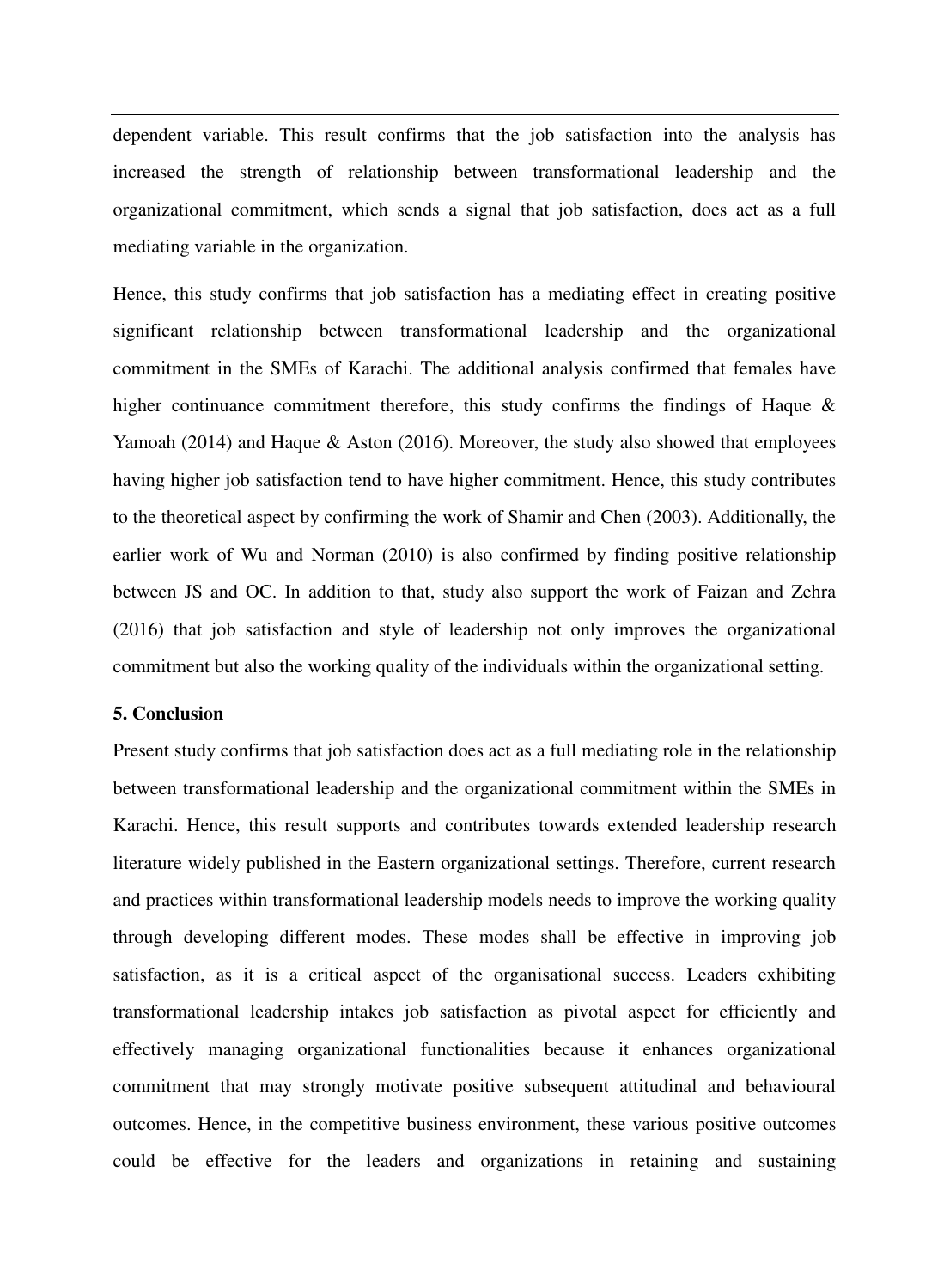competitiveness through valuable employees.

# **References**

Avolio, B. J., & Bass, B. M. (2006). *Multifactor Leadership Questionnaire: Sampler set, manual, forms, and scoring key* (3rd ed.). Menlo Park, CA: Mind Garden, Inc.

Burns, J. M. (1978). *Leadership*. New York: Harper & Row.

de Jong, J. P. J., & Hartog, D. N. D. (2007). "How leaders influence employees' innovative behaviour", *European Journal of Innovation Management, 10 (1)*, 41-64.

Faizan, R., & Zehra, N. (2016). Quality Work-Life as predictor to Organizational Commitment under contrasting Leadership Styles: I.T Responses from Pakistan's private software houses. *Global Journal of Management and Administration, 16(6),* 9-23.

Fang, Y. (2001). "Turnover propensity and its causes among Singapore nurses: an empiricalstudy", *International Journal of Human Resource Management, 12(5)*, 859-71.

Gill, A., Fitzgerald, S., & Bhutani, S. Mand, H., & Sharma, S. (2010). "The relationship between transformational leadership and employee desire for empowerment", *International Journal of Contemporary Hospitality Management, 22 (2)*, 263-273.

GoP (2015). *Government To Provide Maximum Support To SMEs*. Retrieved from: http://www.unisame.org/government-to-provide-maximum-support-to-smes/.

Gray, Il L., Field, R., & Brown, K. (2010). *Effective Leadership, Management and Supervision in Health and Social Care (Post-Qualifying Social Work Practice Series*. Learning Matters, UK.

Gunlu, E., Aksarayli, M., & Perçin, N. S. (2010). "Job satisfaction and organizational commitment of hotel managers in Turkey", *International Journal of Contemporary Hospitality Management, 22 (5),* 693-717.

Haque, A. U., & Aston, J. (2016). A Relationship between Occupational Stress and Organizational Commitment of I.T Sector's Employees in Contrasting Economies. *Polish Journal of Management Studies, 14 (1),* 95-105.

Haque, A. U., Aston, J., & Kozlovski, E. (2016). Do causes and consequences of stress affect genders differently at operational level? Comparison of the IT sectors in the UK and Pakistan. *International Journal of Applied Business, 1 (1),* 1-7.

Haque, A. U., Faizan, R., Zehra, N., Baloch, A., Nadda, V., & Riaz, F. (2015). Leading Leadership Style to Motivate Cultural-Oriented Female Employees in the Developing Country: I.T Responses from Pakistan. *International Journal of Academic Research in Business and Social Sciences. Vol. 5 (9),* 280-302.

Haque, A.U., & Yamoah, F. (2014). Gender Employment Longevity: I.T Staff Response to Organizational Support in Pakistan, *International Journal of Academic Research in Business and Social Sciences, 4 (12)*, 324-347.

Lok, P., & Crawford, J. (2004). The effects of organizational culture and leadership style on